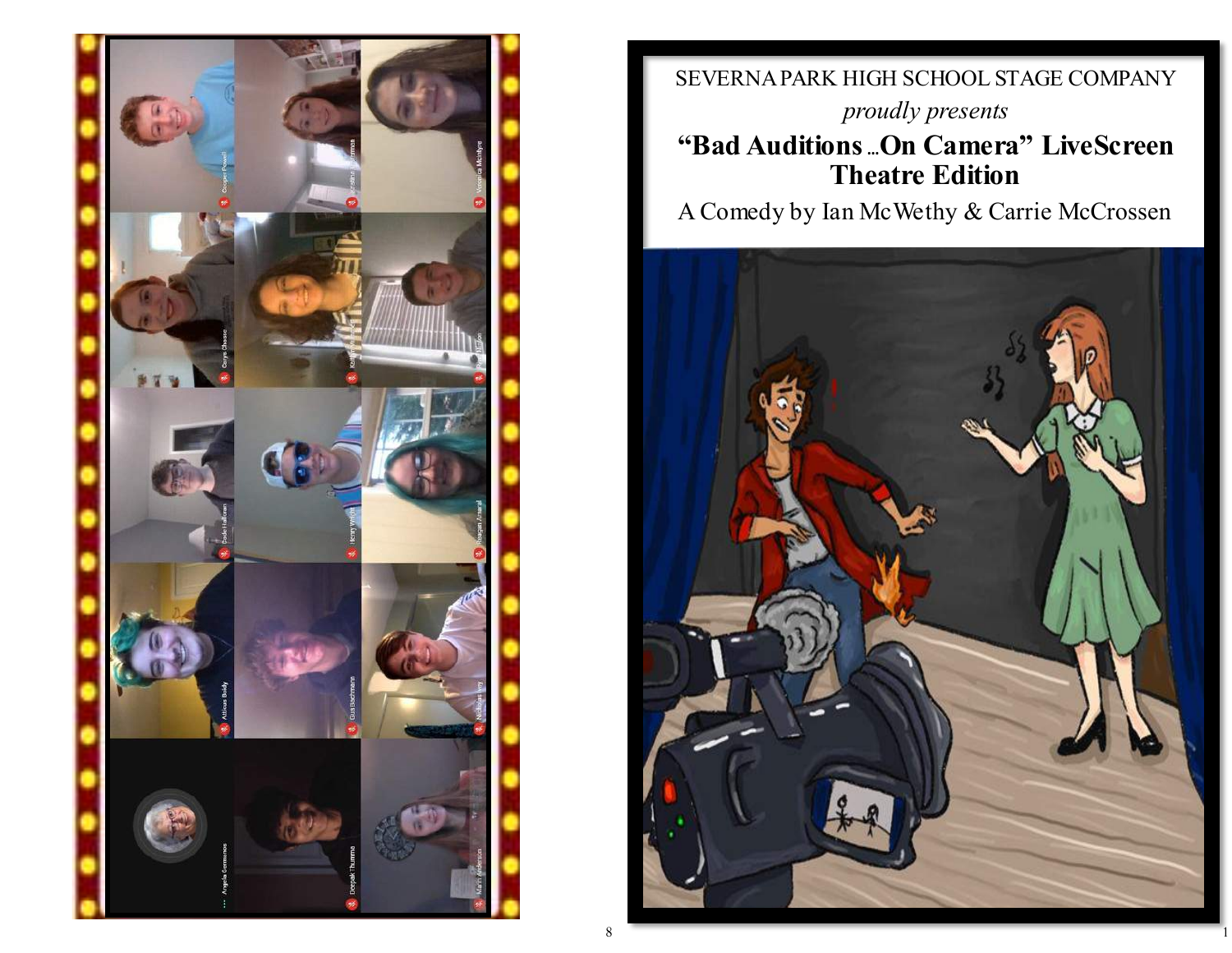

## **Director's Note**

Directing "Bad Auditions...on Camera" has been an amazing portunity to work with this resilient group of theater artists! The students are all amazingly invested in their performances and their ability to adapt to working on a virtual production shows their versatility as performers. This show had a lot of room for them to add their own flare and they have definitely seized the opportunity. One of the main benefits of this production was that it was written to be performed virtually. Shows and performers like these confirm that theater will continue to evolve and adapt no matter what is going on in the world. I strongly believe that through theater, people can learn communication skills that benefit them off the stage in school, work, and everyday life. I have been honored to work with everyone involved in this virtual production.

I am so thankful for the help from our boosters, Miss Germanos, and the parents of the students involved. All of our volunteers, students, and staff have worked so hard on this production. Our student leaders have been so helpful and supportive to the rest of the team and made this whole process easier.

-*Atticus Cooper Boidy*

## **SPHS Drama Director Note**

I am very excited that we are making this opportunity available to our students! Massive thanks to Atticus Boidy for coordinating the acting and videography needed to make this show possible! I am grateful to the Falcon Drama Boosters for their dedication and support and to our Assistant Producer Diane Heath for her hard work and insight. Special thanks to our Administration for their support and to the families of these cast who support their kids every day! Enjoy the show!

*-Angela Germanos, SPHS Drama Director*

**Special Thanks to Falcon Drama Boosters for all their help and support in making this show possible.**

## **CAST OF CHARACTERS**

(in order of appearance)

Casting Director: Kaitlyn Mummert\* Roger: Cade Halloran\* Gina Marie: Reagan Amaral Kellin: Gus Bachmann Tandy: Krissy Testerman Jeff: Henry Wright\* Carmen: Carys Chasse Greg: Deepak Thumma\* William: Cooper Powell\* Phyllis: Ronnie McIntyre Rory: Ryan Minton Tom: Nick Ivey\* Uma: Marin Anderson \*denotes member of International Thespian Society

# **BAD AUDITIONS…..ON CAMERA**

| Scene 1: IntroCasting Director & Roger                 |
|--------------------------------------------------------|
| Scene 2: Gina MarieGina Marie & Casting Director       |
| Scene 3: KellinCasting Director, Roger & Kellin        |
| Scene 4: TandyCasting Director, Roger & Tandy          |
| Scene 5: Jeff Casting Director, Roger & Jeff           |
| Scene 6: Carmen Casting Director, Roger & Carmen       |
| Scene 7: Greg Casting Director, Roger & Greg           |
| Scene 8: WilliamCasting Director, Roger & William      |
| Scene 9: PhyllisCasting Director, Roger & Phyllis      |
| Scene 10: RoryRoger, Rory & Casting Director           |
| Scene 11: Tom Casting Director, Roger & Tom            |
| Scene 12: Uma Casting Director, Roger & Uma            |
| Scene 13: Outro Roger, Casting Director and Candidates |
|                                                        |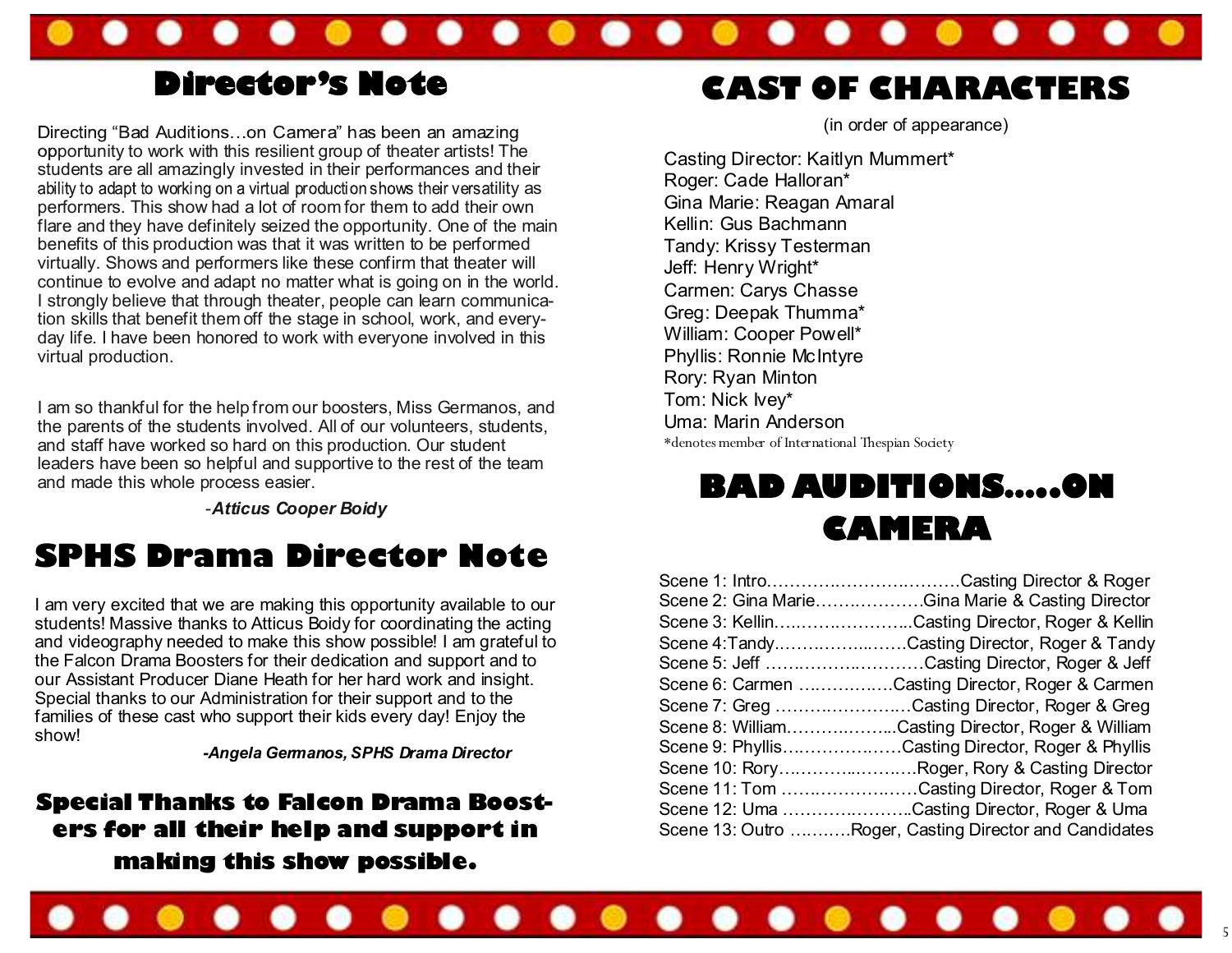# **BAD AUDITIONS…………ON CAMERA BIOS**

**Reagan Amaral** is a sophomore. She is very excited to play Gina Marie. Last year she played Philastrate in "A Midsummer's Night Dream" at the high school. She loved working with everyone and hopes to continue acting in the future.

**Marin Anderson** is thrilled and excited to be a part of this show! She was in her Theatre Arts class', *Shrek the Musical* production last year and had a lot of fun! She would like to thank both of her parents for their support and the cast for such a fun experience!

**Gus Bachmann** is a junior and has been participating in shows since Middle School. Gus played Gaston in the SPMS production of *Beauty and the Beast* and Sir Harry in *Once Upon a Mattress*. He also was in Rock 'n' Roll Revival XXX and XXXI. He is thankful for his family, friends, and his cat Charlemagne.

**Carys Chasse** is a junior who most recently participated in Broadway Revue and is excited to be in this One Act production! She made her Zoom debut this summer teaching preschoolers and wants to pursue a career in early childhood education. Shout out to Carmen Nation! #sparkles

**Cade Halloran** has been a cast member in Severna Park Drama performances since his sophomore year! He would like to thank Miss G. and Atticus for continuing to have shows during this unprecedented time. He is so thankful and proud to be a part of this wonderful opportunity, and he hopes you enjoy the show!

**Nick Ivey** is happy to be performing in this year's One Act. In his freshman year, he was cast in "Confession: Kafka In High School"; in his sophomore year he cast and directed "10 Ways To Survive a Zombie Apocalypse". He would like to thank his family and friends for their support!

**Ronnie McIntyre** is a freshmen at SPHS. Although she has never really been to the school, she is excited to get involved. She has been a part of several musical productions before this and is excited to try the new online way of life. She would like to thank the creative team for giving us the opportunity of doing theatre in a virtual world. Enjoy the show!

### **"Bad Auditions …On Camera" LiveScreen Theatre Edition**

A Comedy by Ian McWethy & Carrie McCrossen



Produced by special arrangement with Playscripts, Inc. [www.playscripts.com](http://www.playscripts.com/)

DIRECTOR & VIDEOGRAPHER Atticus Boidy\* PRODUCER Angela Germanos\* ASSISTANT PRODUCER Diane Heath STUDENT DIRECTOR Cade Halloran\* STUDENT PRODUCER Henry Wright\* PROGRAM/T-SHIRT/POSTER DESIGN Laci Petruccy \*denotes member of International Thespian Society